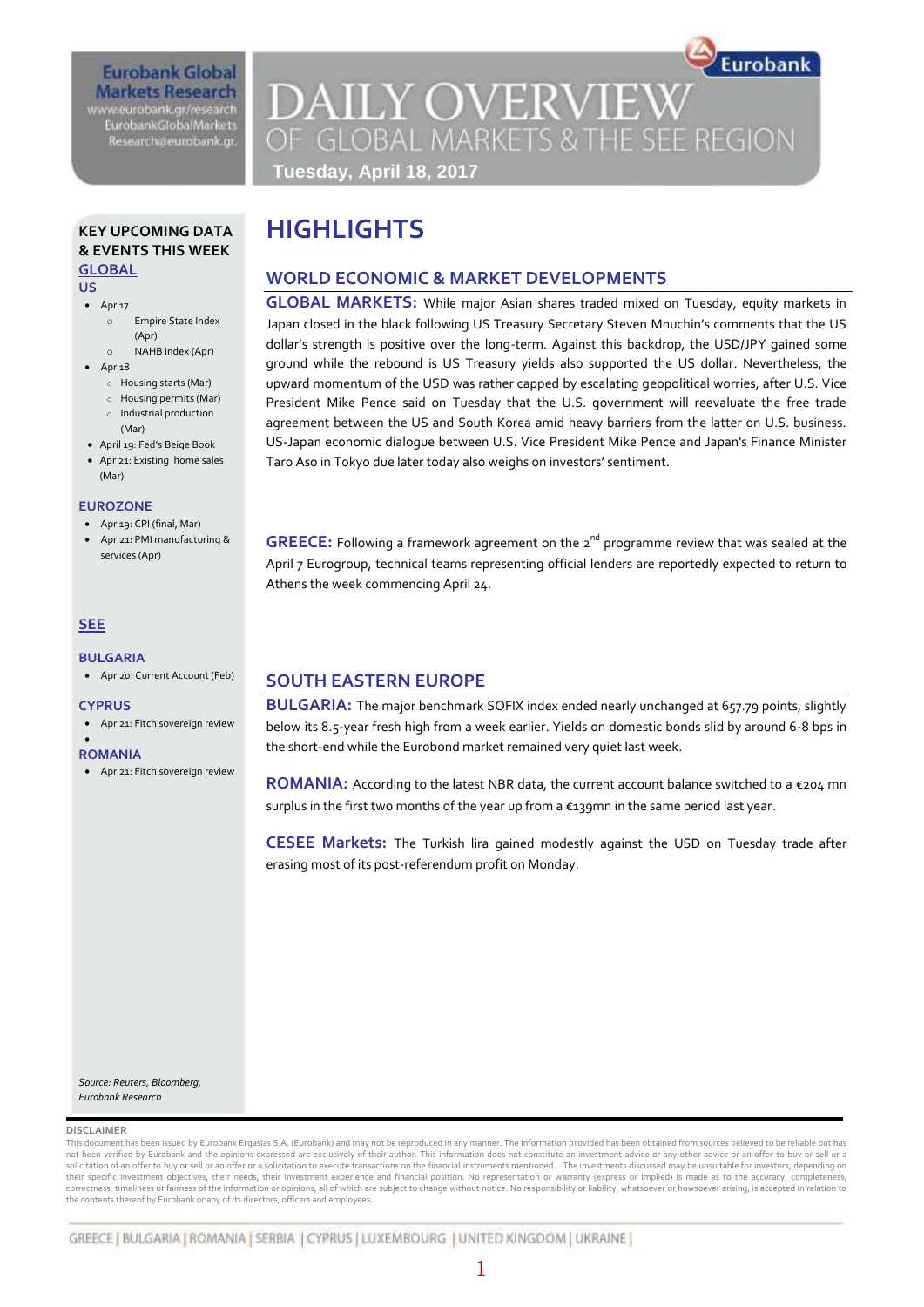November 14, 2013

April 18, 2017

# **AILY OVERVIEW** OF GLOBAL MARKETS & THE SEE REGION



# **Latest world economic & market developments**

### **GLOBAL MARKETS**

While major Asian shares traded mixed on Tuesday, equity markets in Japan closed in the black following US Treasury Secretary Steven Mnuchin's comments that while a strong US dollar is weighing on exports in the short term, the currency's strength is positive over the long-term. He also noted that although it is rather difficult to have tax system changes done by August, he did expect tax reform and the border adjustment tax -one of the measures in the \$1 trillion tax reform program US President Trump announced during the election campaign- sometime in 2017. Against this backdrop, the USD/JPY gained some ground hovering around levels of 108.85 in European trade at the time of writing, after marking a five-month low of 108.13 in the prior session. The rebound is US Treasury yields also supported the US dollar, with the 10-yr bond yield recording a session peak near 2.26% earlier today, after hitting a five-month low of 2.20% on Monday. Nevertheless, the upward momentum of the USD was rather capped by escalating geopolitical worries, after U.S. Vice President Mike Pence said at a meeting in Seoul with business leaders that the U.S. government will reevaluate the free trade agreement between the US and South Korea that exists over the last five years, partly because the latter imposes too many barriers on U.S. business. US-Japan economic dialogue between U.S. Vice President Mike Pence and Japan's Finance Minister Taro Aso in Tokyo due later today also weighs on investors' sentiment. On the US macro front, housing starts, building permits and industrial production for March are due later in the day, while the Fed's Beige Book is also expected to lure market attention.

## **GREECE**

Following a framework agreement on the 2nd programme review that was sealed at the April 7 Eurogroup, technical teams representing official lenders are reportedly expected to return to Athens the week commencing April 24. Their aim is to cooperate with domestic authorities in order to reach a staff level agreement as soon as possible. Meanwhile, before the technical teams' arrival, the Hellenic Statistical Authority (ELSTAT) is scheduled to release on Friday, April 21 the primary surplus figure for 2016, which is expected to be formally certified by the Eurostat's excessive deficit procedure statistics due on April 24. According to comments by high level government officials, the 2016 primary surplus target of 0.50%-of-GDP is expected to be significantly outperformed with the general government primary account projected to record a surplus above 3.0%-of-GDP. The announcement of ELSTAT will coincide with the beginning of the 3-day long IMF/World Bank Spring Meeting, where the Fund and European partners are reportedly expected to hold discussions regarding the medium-term debt relief measures for Greece as well as the length of the period that the 3.5%-of-GDP primary surplus target will have to be maintained in the post-program period. Assuming that a staff-level agreement is reached by late April, the Greek government is reportedly expected in early May to submit to Parliament for approval the relevant legislation required for the implementation of the prior actions attached to the 2nd programme review and the package of measures and countermeasures for the post-program period. Euro area finance ministers are subsequently anticipated to convene soon after to politically approve the staff-level agreement and give the green light for the release of additional official funding to Greece in the order of €7bn out of which €2bn will be channeled for the settlement of State arrears to third parties. The next Eurogroup is scheduled for May 22 but the prospect of an emergency meeting taking place earlier, cannot be ruled out.

S&P 500 2500 2400 2300 2200 2100 2000 1900 1800 Aug-16- $Sep-16 Oct-16 -$ Nov-16-Dec-16- $Ju$ -16  $Jan-17$  $Feb-17$  $Mar-17$  $\overset{\circ}{=}$  $\overset{\circ}{=}$  $\frac{6}{5}$ **Apr-1**  $\frac{1}{2}$ lay-





*Source: Reuters, Bloomberg, Eurobank Research*

[okosma@eurobank.gr](mailto:okosma@eurobank.gr)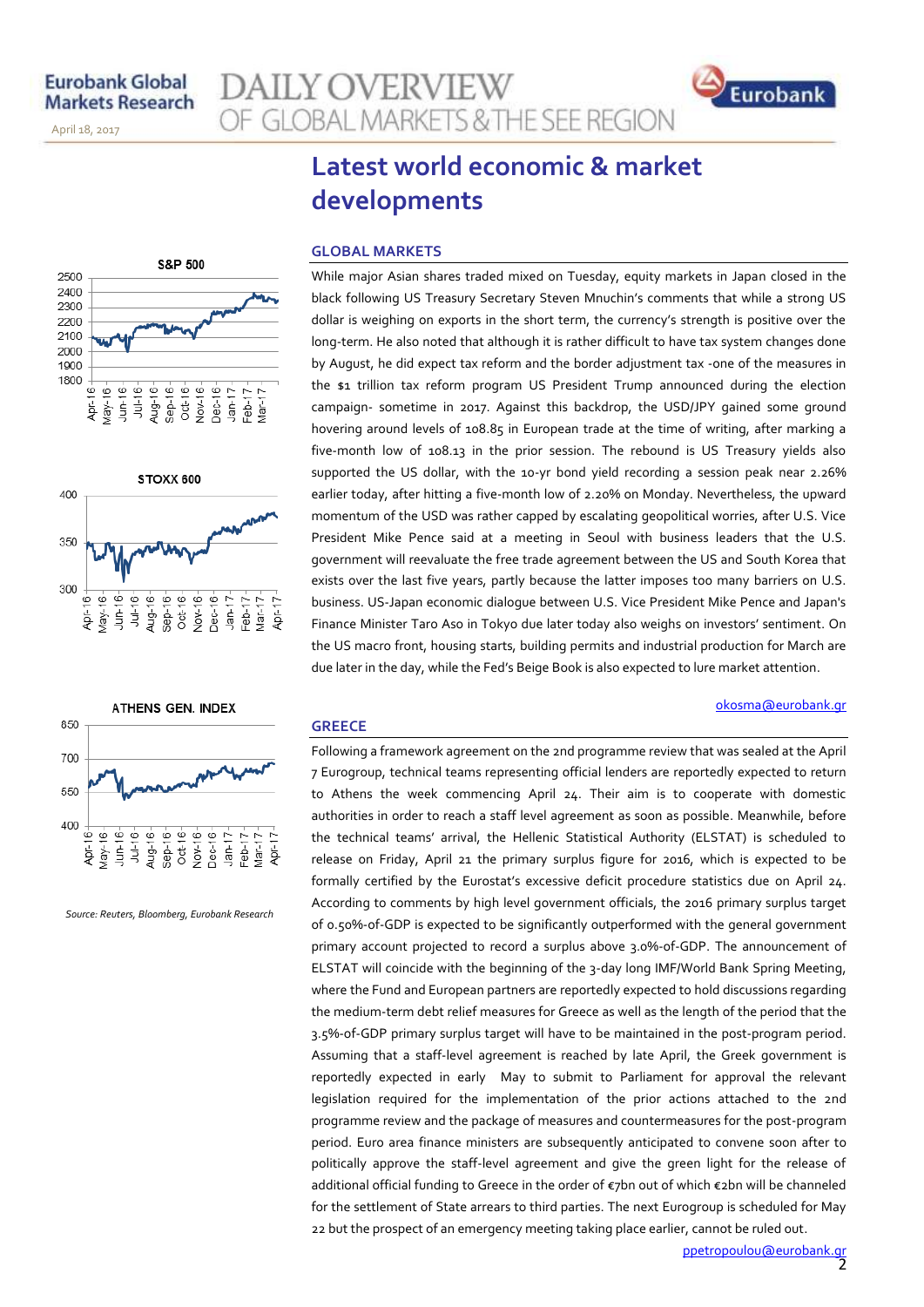November 14, 2013

April 18, 2017

| <b>BULGARIA: Indicators</b> | 2015   | 2016e        | <b>2017f</b> |
|-----------------------------|--------|--------------|--------------|
| Real GDP growth %           | 3.6    | 3.5          | 3.0          |
| $CPI$ (pa, yoy %)           | $-0.1$ | $-0.7$       | 0.6          |
| <b>Budget Balance/GDP*</b>  | $-2.9$ | $-0.8$       | $-1.4$       |
| Current Account/GDP         | 0.4    | 3.0          | 1.5          |
| <b>EUR/BGN</b> (eop)        |        | 1.9558       |              |
|                             | 2016   | current 2017 |              |
| Policy Rate (eop)           |        | N/A          | N/A          |

*\* on a cash basis*

*Source: Reuters, Bloomberg, Eurobank Research, National Authorities*

| <b>CYPRUS: Indicators</b>  | 2015   | 2016e  | <b>2017f</b> |
|----------------------------|--------|--------|--------------|
| Real GDP growth %          | 17     | 28     | 3 N          |
| HICP (pa, yoy %)           | $-1.5$ | $-11$  | በ 5          |
| <b>Budget Balance/GDP*</b> | 0.0    | $-0.3$ | -0.6         |
| Current Account/GDP        | $-3.0$ | $-2.8$ | $-3.3$       |
| * FSA 2010                 |        |        |              |

*Source: Reuters, Bloomberg, Eurobank Research, National Authorities*

| <b>ROMANIA: Indicators</b> | 2015   | 2016e   | <b>2017f</b> |
|----------------------------|--------|---------|--------------|
| Real GDP growth %          | 3.7    | 5.0     | 3.5          |
| $CPI$ (pa, yoy %)          | $-0.6$ | $-1.8$  | 1.5          |
| Budget Balance/GDP *       | $-1.9$ | $-2.8$  | $-3.7$       |
| Current Account/GDP        | $-1.1$ | $-3.0$  | $-3.2$       |
| <b>EUR/RON</b> (eop)       | 4.48   | 4.54    | 4.60         |
|                            | 2016   | current | 2017         |
| Policy Rate (eop)          | 1.75   | 1.75    | 1.75         |
| * on a cash basis          |        |         |              |
| .                          |        |         |              |

*Source: Reuters, Bloomberg, Eurobank Research, National Authorities*

| <b>SERBIA: Indicators</b> | 2015   | 2016e                | <b>2017f</b> |
|---------------------------|--------|----------------------|--------------|
| Real GDP growth %         | 0.8    | 2.8                  | 3.0          |
| CPI (pa, yoy %)           | 1.9    | 1.2                  | 2.1          |
| <b>Budget Balance/GDP</b> | $-3.7$ | $-1.4$               | $-1.3$       |
| Current Account/GDP       | $-4.7$ | $-4.0$               | $-3.9$       |
| EUR/RSD (eop)             | 121.38 | 123.40               | 125.5        |
|                           | 2016   | current              | 2017         |
| Policy Rate (eop)         | 4.00   | 4.00                 | 4.00         |
|                           | __     | $\sim$ $\sim$ $\sim$ |              |

*Source: Reuters, Bloomberg, Eurobank Research, National Authorities*



| <b>Credit Ratings</b> |         |       |             |  |  |  |  |  |
|-----------------------|---------|-------|-------------|--|--|--|--|--|
| L-T ccy               | Moody's | S&P   | Fitch       |  |  |  |  |  |
| <b>SERBIA</b>         | Ra3     | RR-   | RR-         |  |  |  |  |  |
| <b>ROMANIA</b>        | Baa3    | RRR-  | RRR-        |  |  |  |  |  |
| <b>BULGARIA</b>       | Baa2    | $BB+$ | <b>BBB-</b> |  |  |  |  |  |
| <b>CYPRUS</b>         | R1      | RR+   | RR-         |  |  |  |  |  |

*Source: Reuters, Bloomberg, Eurobank Research*

# **Latest economic & market developments in the CESEE region**

### **BULGARIA**

**AILY OVERVIEW** 

OF GLOBAL MARKETS & THE SEE REGION

The local equities posted mixed results last week ahead of national holidays. Optimism weakened as investors stepped down awaiting the upcoming Q1 2017 company reports. The major benchmark SOFIX index ended nearly unchanged at 657.79 points, slightly below its 8.5-year fresh high from a week earlier. Turnover stood at EUR 2.9mn lifted by few block trades. Meanwhile, yields on BGN-denominated sovereign bonds slid by around 6-8 bps in the short-end. Next treasury auction is scheduled on April the 24th, when the Ministry of Finance is expected to place another BGN 60 mn in 4-year papers. The Eurobond market, on the other hand, remained very quiet last week without significant shifts.

### [vboteva@postbank.bg](mailto:vboteva@postbank.bg)

Eurobank

### **ROMANIA**

According to the latest NBR data, the current account balance switched to a €204 mn surplus in the first two months of the year up from a  $\epsilon_1$ 39mn in the same period last year. As a percentage of projected GDP, the current account recorded a negligible surplus of +0.1% in Jan-Feb2017 compared to a -0.1% deficit in Jan-Feb2016. The widening of the trade of goods & services deficit plus a hefty primary income surplus were the main culprits behind the reading. The trade of goods & services recorded a deficit of €113mn down from a surplus of €220mn in the same period last year. In contrast, the primary income account switched to a hefty surplus of €250mn, reflecting EU funds inflows most probably from agricultural subsidies, up from a deficit of €475mn. Finally, secondary income was visibly lower at €66mn down from €116mn. Overall, we still anticipate current account dynamics to deteriorate in the coming months. The current account deficit is projected to reach -3% of GDP compared to -2.4% of GDP in 2016, up from only 1.1% in 2015 and 0.4% in 2014. It is evident that GDP growth is largely driven by private consumption, financed by an overly expansionary fiscal policy, and leads to a revival of macroeconomic imbalances. Hence, the economy is driven close to, if not above, its potential growth rate at the expense of pushing government finances off consolidation track and deteriorating the external position.

### **CESEE MARKETS**

The Turkish lira gained modestly against the USD on Tuesday trade after erasing most of its post-referendum profit on Monday. The currency reached as much as 3.6793/USD during Tuesday trade and traded at 3.6920/USD at the time of the writing on second market thoughts on the referendum outcome in Turkey. The initial rally in Turkish assets reflected the financial markets reaction to the victory of the "yes" camp with a narrow margin of 51.4% in the referendum on Sunday. The voters approved the package of eighteen amendments to the constitution which turns system of government into presidential. The amendments that will come into effect immediately include the right for the President to be a member of a political party, changes in the Supreme Board of Judges and Prosecutors and the abolishment of military courts. Other amendments which include the strengthening of the Presidential authority, as well as the abolishment of the Prime Minister's post, will come into effect after the next general elections scheduled in 2019. The narrow margin of victory for the constitutional amendments approval, amid opposition parties' concerns that it was unfair, was widely interpreted as the most market friendly given that the outcome points to no early elections in 2017. As a result, the currency had soared by as much as 3.5994 against the USD on Monday and yields on the 2Y and 10Y domestic government bonds had declined by 18bps to 11.28% and 25 bps to 10.80% respectively. Comparably large external financing requirements in tandem with escalated domestic political uncertainty, surrounding geopolitical jitters plus worries over the country's deteriorating macroeconomic fundamentals will most likely continue weighing negatively on domestic assets.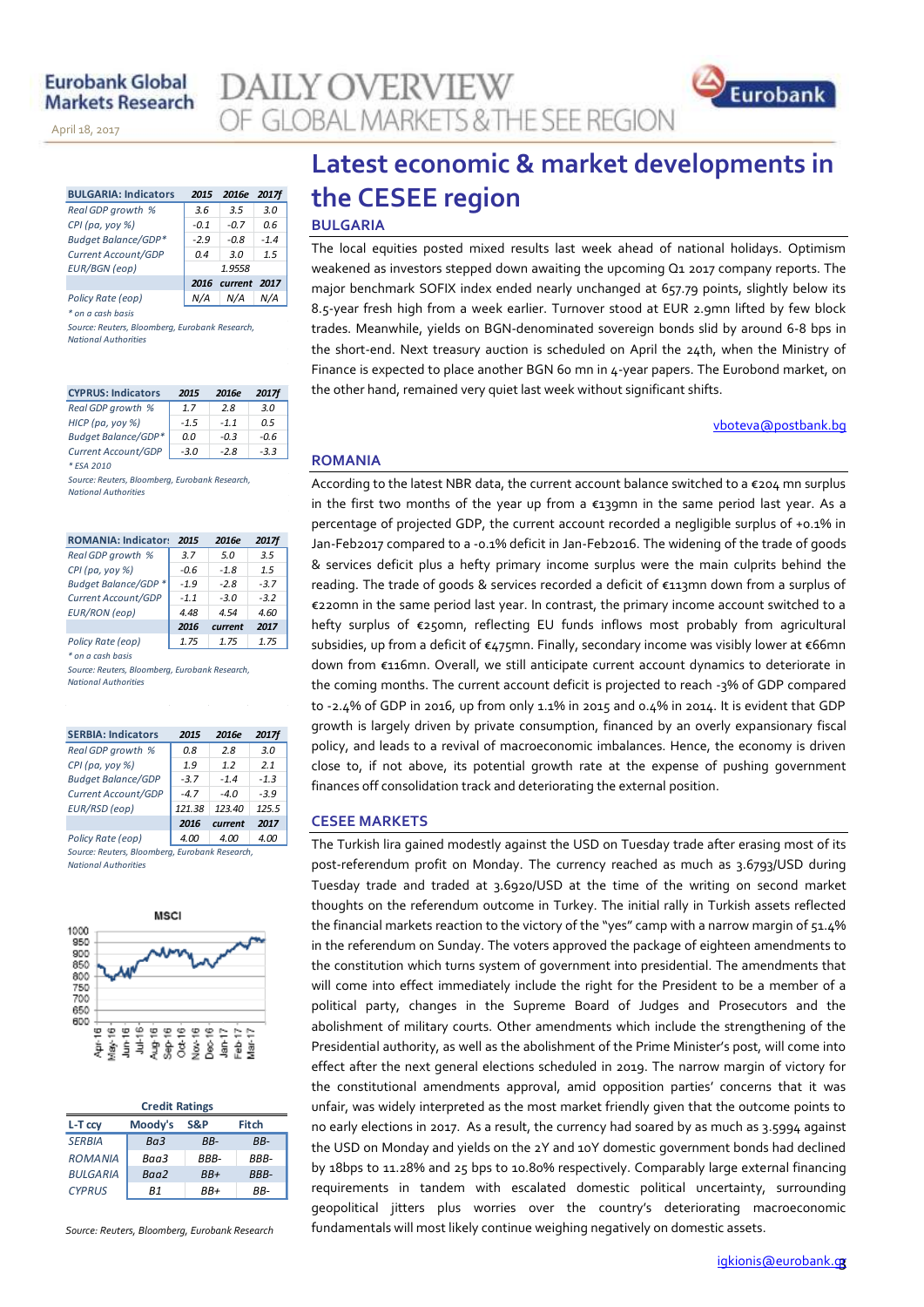## **Eurobank Global Markets Research**

November 14, 2013

April 18, 2017

**DAILY OVERVIEW**<br>OF GLOBAL MARKETS & THE SEE REGION



| <b>GLOBAL MARKETS</b> |          |         |             |                |        |         |             |                         |      |               |                 |                    |      |         |             |
|-----------------------|----------|---------|-------------|----------------|--------|---------|-------------|-------------------------|------|---------------|-----------------|--------------------|------|---------|-------------|
| <b>Stock markets</b>  |          |         |             | <b>FOREX</b>   |        |         |             | <b>Government Bonds</b> |      |               |                 | <b>Commodities</b> |      |         |             |
|                       | Last     | ΔD      | <b>AYTD</b> |                | Last   | ΔD      | <b>AYTD</b> | (yields)                | Last | <b>ADbps</b>  | <b>AYTD bps</b> |                    | Last | ΔD      | <b>AYTD</b> |
| S&P 500               | 2349.01  | 0.9%    | 4.9%        | <b>EUR/USD</b> | 1.0655 | 0.1%    | 1.3%        | $UST - 10vr$            | 2.22 | -3            | -22             | GOLD               | 1287 | 0.2%    | 11.7%       |
| Nikkei 225            | 18418.59 | 0.3%    | $-3.6%$     | GBP/USD        | 1.2536 | $-0.2%$ | 1.4%        | Bund-10vr               | 0.18 |               |                 | <b>BRENT CRUDE</b> | 55   | $-0.8%$ | $-3.4%$     |
| <b>STOXX 600</b>      | 377.18   | $-0.9%$ | 4.4%        | USD/JPY        | 108.69 | 0.2%    | 7.6%        | $JGB - 10yr$            | 0.01 | $\mathcal{O}$ |                 | LMEX               | 2773 | 0.0%    | 4.3%        |
|                       |          |         |             |                |        |         |             |                         |      |               |                 |                    |      |         |             |

### **CESEE MARKETS**

| <b>SERBIA</b>                                                  |                |              |                    | <b>ROMANIA</b>        |           |                |                     | <b>BULGARIA</b>       |                |                  |                 |  |
|----------------------------------------------------------------|----------------|--------------|--------------------|-----------------------|-----------|----------------|---------------------|-----------------------|----------------|------------------|-----------------|--|
| <b>Money Market</b>                                            |                |              |                    | <b>Money Market</b>   |           |                | <b>Money Market</b> |                       |                |                  |                 |  |
| <b>BELIBOR</b>                                                 | Last           | <b>ADbps</b> | <b>AYTD bps</b>    | <b>ROBOR</b>          | Last      | <b>ADbps</b>   | <b>∆YTD bps</b>     | <b>SOFIBOR</b>        | Last           | <b>ADbps</b>     | <b>AYTD bps</b> |  |
| T/N                                                            | 299            | 0            | $-1$               | O/N                   | 0.43      | #VALUE!        | $-13$               | <b>LEONIA</b>         | $-0.40$        | 0                | -40             |  |
| 1-week                                                         | 3.15           | 0            | $-2$               | 1-month               | 0.61      | #VALUE!        | $-15$               | 1-month               | $-0.16$        | $\mathcal{O}$    | $\mathbf{1}$    |  |
| 1-month                                                        | 3.34           | 0            | $-1$               | 3-month               | 0.86      | #VALUE!        | $-4$                | 3-month               | $-0.07$        | 0                | 0               |  |
| 3-month                                                        | 3.53           | 0            | 6                  | 6-month               | 1.07      | #VALUE!        | $-4$                | 6-month               | 0.05           | 0                | -3              |  |
| 6-month                                                        | 3.71           | 0            | 5                  | 12-month              | 1.26      | #VALUE!        | 1                   | 12-month              | 0.43           | 0                | 3               |  |
|                                                                |                |              |                    |                       |           |                |                     |                       |                |                  |                 |  |
| <b>RS Local Bonds</b>                                          |                |              |                    | <b>RO Local Bonds</b> |           |                |                     | <b>BG Local Bonds</b> |                |                  |                 |  |
|                                                                | Last           | <b>ADbps</b> | <b>∆YTD bps</b>    |                       | Last      | <b>ADbps</b>   | <b>∆YTD bps</b>     | (yields)              | Last           | <b>ADbps</b>     | <b>∆YTD bps</b> |  |
| 3Y RSD                                                         | 5.30           | 31           | 22                 | 3Y RON                | 1.55      | $-1$           | $-7$                | 3Y BGN                | 0.04           | 4                | $-12$           |  |
| 5Y RSD                                                         | 5.34           | 0            | $-2$               | 5Y RON                | 2.47      | 0              | $-5$                | 5Y BGN                | 0.35           | $\overline{2}$   | $-15$           |  |
| 7Y RSD                                                         | 5.62           | 0            | $-1$               | 10Y RON               | 3.47      | $\mathbf{1}$   | $-18$               | 10Y BGN               | 1.59           | 0                | $-32$           |  |
|                                                                |                |              |                    |                       |           |                |                     |                       |                |                  |                 |  |
| <b>RS Eurobonds</b>                                            | Last           | <b>ADbps</b> | <b>∆YTD bps</b>    | <b>RO Eurobonds</b>   | Last      | <b>ADbps</b>   | <b>∆YTD bps</b>     | <b>BG Eurobonds</b>   | Last           | <b>ADbps</b>     | <b>AYTD bps</b> |  |
| USD Nov-17                                                     | 1.73           | $\mathbf{1}$ | $-59$              | <b>EUR Oct-25</b>     | 2.00      | #N/A N/A       | $-13$               | EUR Jul-17            | $-0.95$        | #VALUE!          | $-63$           |  |
| USD Nov-24                                                     | 6.41           | 0            | $\pmb{\mathit{O}}$ | USD Jan-24            | 3.36      | 0              | $-50$               |                       | 1.36           | 9                | $-32$           |  |
|                                                                |                |              |                    |                       |           |                |                     | <b>EUR Sep-24</b>     |                |                  |                 |  |
| CDS                                                            |                |              |                    | CDS                   |           |                |                     | <b>CDS</b>            |                |                  |                 |  |
|                                                                | Last           | <b>ADbps</b> | <b>AYTD bps</b>    |                       | Last      | <b>ADbps</b>   | <b>AYTD bps</b>     |                       | Last           | <b>ADbps</b>     | <b>AYTD bps</b> |  |
| 5-year                                                         | 192            | 1            | $-16$              | 5-year                | 105       | 1              | -4                  | 5-year                | 115            | 0                | -37             |  |
| 10-year                                                        | 245            | 0            | $-10$              | 10-year               | 150       | $\overline{2}$ | $-2$                | 10-year               | 172            | 0                | $-22$           |  |
|                                                                |                |              |                    |                       |           |                |                     |                       |                |                  |                 |  |
| <b>STOCKS</b>                                                  |                |              |                    | <b>STOCKS</b>         |           |                |                     | <b>STOCKS</b>         |                |                  |                 |  |
|                                                                | Last           | ΔD           | <b>AYTD</b>        |                       | Last      | ΔD             | <b>AYTD</b>         |                       | Last           | ΔD               | <b>AYTD</b>     |  |
| BELEX15                                                        | 728.7          | $-0.47%$     | 1.58%              | <b>BET</b>            | 8245.0    | $-0.17%$       | 16.37%              | <b>SOFIX</b>          | 652.6          | $-0.79%$         | 11.28%          |  |
|                                                                |                |              |                    |                       |           |                |                     |                       |                |                  |                 |  |
| <b>FOREX</b>                                                   |                |              |                    | <b>FOREX</b>          |           |                |                     | <b>FOREX</b>          |                |                  |                 |  |
|                                                                | Last           | ΔD           | <b>AYTD</b>        |                       | Last      | ΔD             | <b>AYTD</b>         |                       | Last           | ΔD               | <b>AYTD</b>     |  |
| <b>EUR/RSD</b>                                                 | 123.55         | $-0.02%$     | $-0.07%$           | <b>EUR/RON</b>        | 4.5185    | $-0.02%$       | 0.45%               | USD/BGN               | 1.8357         | 0.13%            | 1.24%           |  |
| <b>BET Index</b><br><b>SOFIX Index</b><br><b>BELEX15 Index</b> |                |              |                    |                       |           |                |                     |                       |                |                  |                 |  |
|                                                                |                |              |                    | 8400                  |           |                |                     | 700                   |                |                  |                 |  |
| 800                                                            |                |              |                    | 7900                  |           |                |                     | 650                   |                |                  |                 |  |
| 750                                                            |                |              |                    |                       |           |                |                     | 600                   |                |                  |                 |  |
| 700                                                            |                |              |                    | 7400                  |           |                |                     | 550                   |                |                  |                 |  |
| 650                                                            |                |              |                    | 6900                  |           |                |                     | 500                   |                |                  |                 |  |
| 600                                                            |                |              |                    | 6400                  |           |                |                     | 450                   |                |                  |                 |  |
| 550                                                            |                |              |                    | 5900                  |           |                |                     | 400                   |                |                  |                 |  |
|                                                                | <b>Jul-16</b>  |              |                    | Apr-16                | $J$ un-16 | $Oct - 16$     |                     | Apr-16                | $J$ un-16      | Oct-16           | Apr-17          |  |
| Apr-16                                                         |                | Oct-16       | Apr-17<br>$Jan-17$ |                       | Aug-16    | Dec-16         | Feb-17              |                       | Aug-16         | Dec-16           | Feb-17          |  |
|                                                                |                |              |                    |                       |           |                |                     |                       |                |                  |                 |  |
|                                                                |                |              |                    |                       |           |                |                     |                       |                |                  |                 |  |
|                                                                | <b>EUR/RSD</b> |              |                    | 4.60                  |           | <b>EUR/RON</b> |                     |                       | <b>USD/BGN</b> |                  |                 |  |
| 126                                                            |                |              |                    |                       |           |                |                     | 1.90                  |                |                  |                 |  |
|                                                                |                |              |                    | 455                   |           |                |                     | 1.85                  |                |                  |                 |  |
| 124                                                            |                |              |                    | 4.50                  |           |                |                     | 1.80                  |                |                  |                 |  |
|                                                                |                |              |                    | 4.45                  |           |                |                     | 1.75                  |                |                  |                 |  |
| 122                                                            |                |              |                    | 4.40                  |           |                |                     | 1.70                  |                |                  |                 |  |
| 120                                                            |                |              |                    | 4.35                  |           |                |                     | 1.65                  |                |                  |                 |  |
|                                                                |                |              |                    | Apr-16                | Jul-16    | <b>Dct-16</b>  | Apr-17<br>$Jan-17$  |                       |                |                  |                 |  |
| Apr-16                                                         | Jul-16         | Oct-16       | Apr-17<br>$Jan-17$ |                       |           |                |                     | Apr-16                | $Ju+16$        | Dct-16<br>Jan-17 | Apr-17          |  |
|                                                                |                |              |                    |                       |           |                |                     |                       |                |                  |                 |  |

*Source: Reuters, Bloomberg, Eurobank Economic Analysis and Financial Markets Research Data updated as of 13:00 EEST*